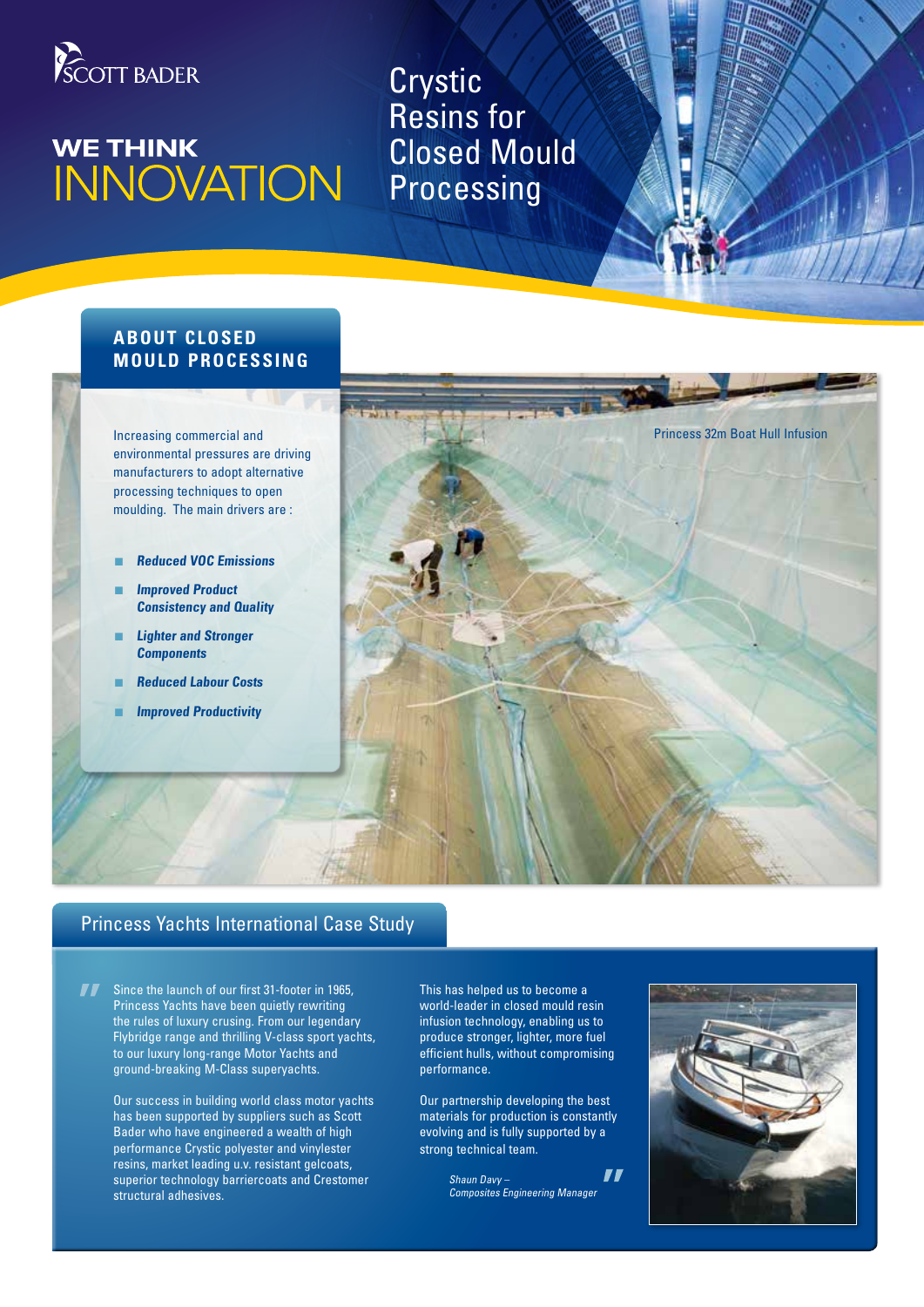# **CLOSED MOULD PROCESSES AVAILABLE**

The choice of process will depend on many factors including the number of parts needed, unit cost, part size, complexity, specification and finance available for new equipment.

## **Vacuum Infusion**

**A simple, adaptable process, which uses a flexible film and traditional FRP moulds. Particularly suitable for making large components.**

## **RTM Light**

**In this process, a machine is used to inject resin into lightweight matched FRP tools. It is fairly cost efffecive and is a popular choice amongst moulders.**

### **RTM**

**A fast and efficient way of producing FRP parts. The process involves the controlled injection of resin through dry reinforcement placed in a rigid, matched, temperature controlled composite or metal tool. This method, although the most expensive option, is popular for moulders manufacturing a large number of parts per day.**

| CRYSTIC RESINS FOR CLOSED MOULD PROCESSING |                                                                                                                                                                   |                          |                                           |
|--------------------------------------------|-------------------------------------------------------------------------------------------------------------------------------------------------------------------|--------------------------|-------------------------------------------|
| <b>Resin</b>                               | <b>Description</b>                                                                                                                                                | <b>Chemical Type</b>     | <b>Application</b>                        |
| <b>Crestapol 1210</b>                      | Tough, low viscosity non-accelerated resin with rapid cure and<br>rapid demould                                                                                   | <b>Urethane Acrylate</b> | RTM, RTM Light,<br><b>Vacuum Infusion</b> |
| <b>Crestapol 1210A</b>                     | Tough, low viscosity amine pre-accelerated resin with rapid cure and<br>rapid demould                                                                             | <b>Urethane Acrylate</b> | RTM, RTM Light,<br><b>Vacuum Infusion</b> |
| <b>Crestapol 1212</b>                      | Tough, low viscosity, fire retardant urethane acrylate closed<br>mould resin with rapid cure (this resin has very high fire,<br>smoke and toxic fume performance) | <b>Urethane Acrylate</b> | <b>Vacuum Infusion</b>                    |
| <b>Crestapol 1230</b>                      | High temperature performance (HDT 240 °C) tough resin with good<br>strength                                                                                       | <b>Urethane Acrylate</b> | RTM, Vacuum Infusion                      |
| <b>Crestapol 1234</b>                      | Very high temperature performance (HDT >300 °C) tough resin with<br>good strength                                                                                 | <b>Urethane Acrylate</b> | RTM, Vacuum Infusion                      |
| <b>Crestapol 1250LV</b>                    | Tough resin designed for use with carbon fibre                                                                                                                    | <b>Urethane Acrylate</b> | RTM, Vacuum Infusion                      |
| <b>Crystic VE671-03</b>                    | Chemical resistant, non-accelerated, non-thixotropic epoxy bisphenol<br>A vinylester with Lloyds approval                                                         | Vinylester               | <b>Vacuum Infusion</b>                    |
| Crystic VE676-03                           | Chemical resistant bisphenol A epoxy based vinylester resin with<br>Lloyds approval                                                                               | Vinylester               | <b>Vacuum Infusion</b>                    |
| <b>Crystic VE679-03PA</b>                  | <b>DCPD-modified vinylester with Lloyds approval</b>                                                                                                              | Vinylester               | <b>Vacuum Infusion</b>                    |
| <b>701PA</b>                               | Lloyds approved isophthalic resin for vacuum injection with a<br>60 - 100 minute geltime                                                                          | Isophthalic              | <b>Vacuum Infusion</b>                    |
| <b>702PA</b>                               | Lloyds approved orthophthalic resin for vacuum injection<br>processes with a 40 - 100 minute geltime                                                              | Orthophthalic            | <b>Vacuum Infusion</b>                    |
| <b>703PA</b>                               | Lloyds approved DCPD resin for vacuum injection with a<br>60-120 minute geltime                                                                                   | <b>DCPD</b>              | <b>Vacuum Infusion</b>                    |
| 781PALV                                    | Orthophthalic closed mould resin with a 6 minute geltime                                                                                                          | Orthophthalic            | RTM, RTM Light                            |
| <b>782PA</b>                               | A high HDT RTM resin with a geltime of 12 minutes                                                                                                                 | Orthophthalic            | RTM, RTM Light                            |
| <b>783PA</b>                               | Isophthalic closed mould resin with a geltime of 14 minutes                                                                                                       | Isophthalic              | RTM, RTM Light                            |
| <b>784PA</b>                               | Orthophthalic filled resin for RTM and RTM light with a geltime of<br>6 minutes                                                                                   | Orthophthalic            | RTM, RTM Light                            |
| <b>785PA</b>                               | DCPD RTM resin with a geltime of 10 minutes                                                                                                                       | <b>DCPD</b>              | RTM, RTM Light                            |
| 5008ST                                     | Orthophthalic resin for use in closed mould with a geltime of<br>6 minutes at 40°C                                                                                | Orthophalic              | RTM, RTM Light,<br><b>Vacuum Infusion</b> |
| <b>U904LVK</b>                             | Orthophthalic resin for RTM and RTM light with a geltime of<br>20 minutes                                                                                         | Orthophthalic            | RTM, RTM Light                            |
| <b>U1007TPA</b>                            | Filled fire retardant DCPD resin designed with a geltime of<br>17 minutes                                                                                         | <b>DCPD</b>              | RTM, RTM Light                            |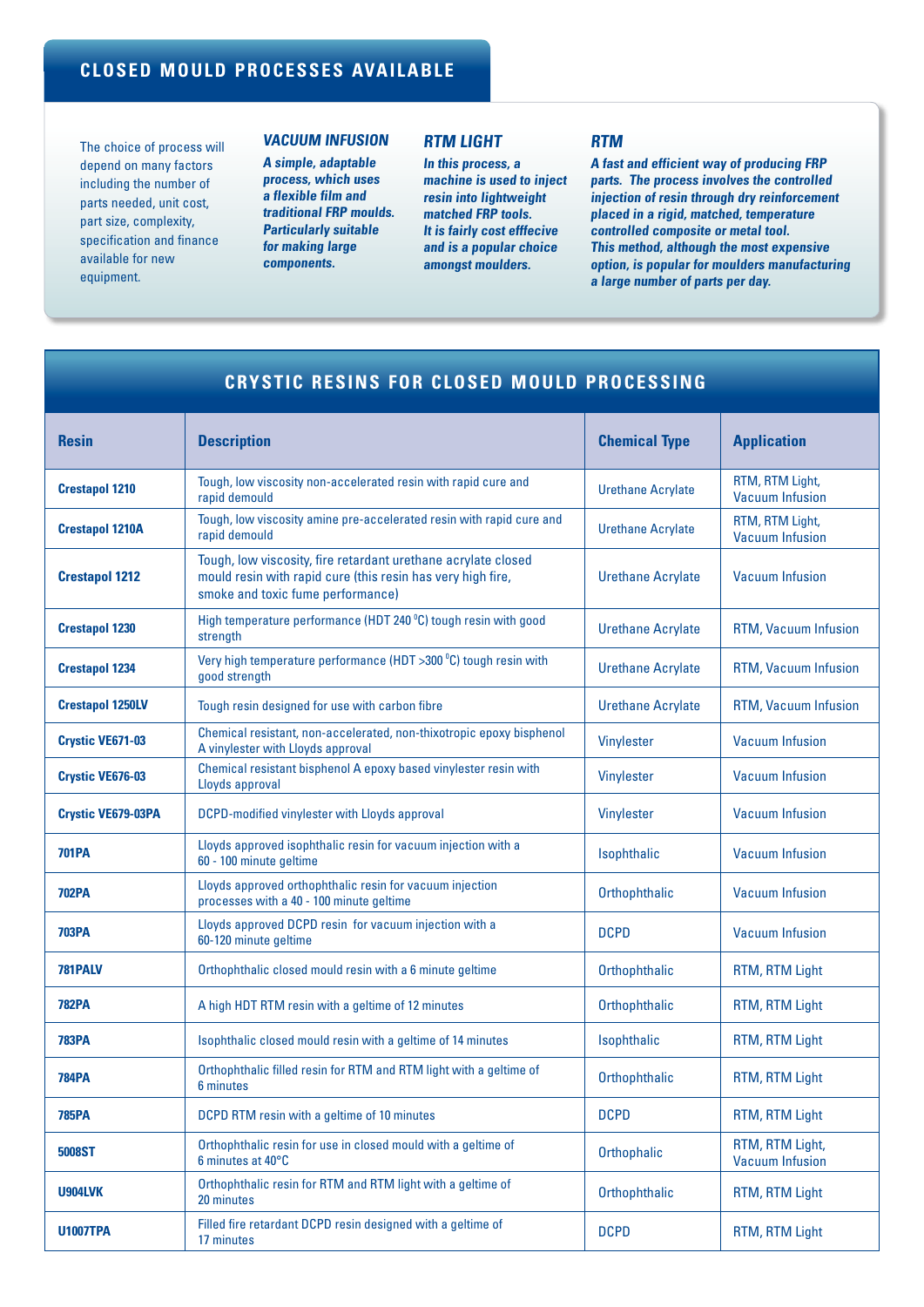# Discovery Yachts

 $\boldsymbol{H}$ When we started looking at infusion, we wanted to find a suitable supplier with matched products for the entire system: gelcoat, skin coat and vinylester infusion resin. We looked at a number of options, but Scott Bader was an easy choice even though they had not supplied vinylester resins to us before. The superior colour retention in the Permabright gel coat is a great quality improvement benefit, but Scott Bader not only has excellent quality products, they also provide us with their technical support and experience. More importantly, even though we are not a large account, we have always felt valued and very well supported, so Scott Bader is a valuable partner to us.  $\blacksquare$ 

Ben Collett – Discovery Yachts



Discovery 57 yacht, manufactured using Crystic Permabright gelcoat



Discovery 57 hull core fitting

Discovery 57 vaccum infusion resin manifold